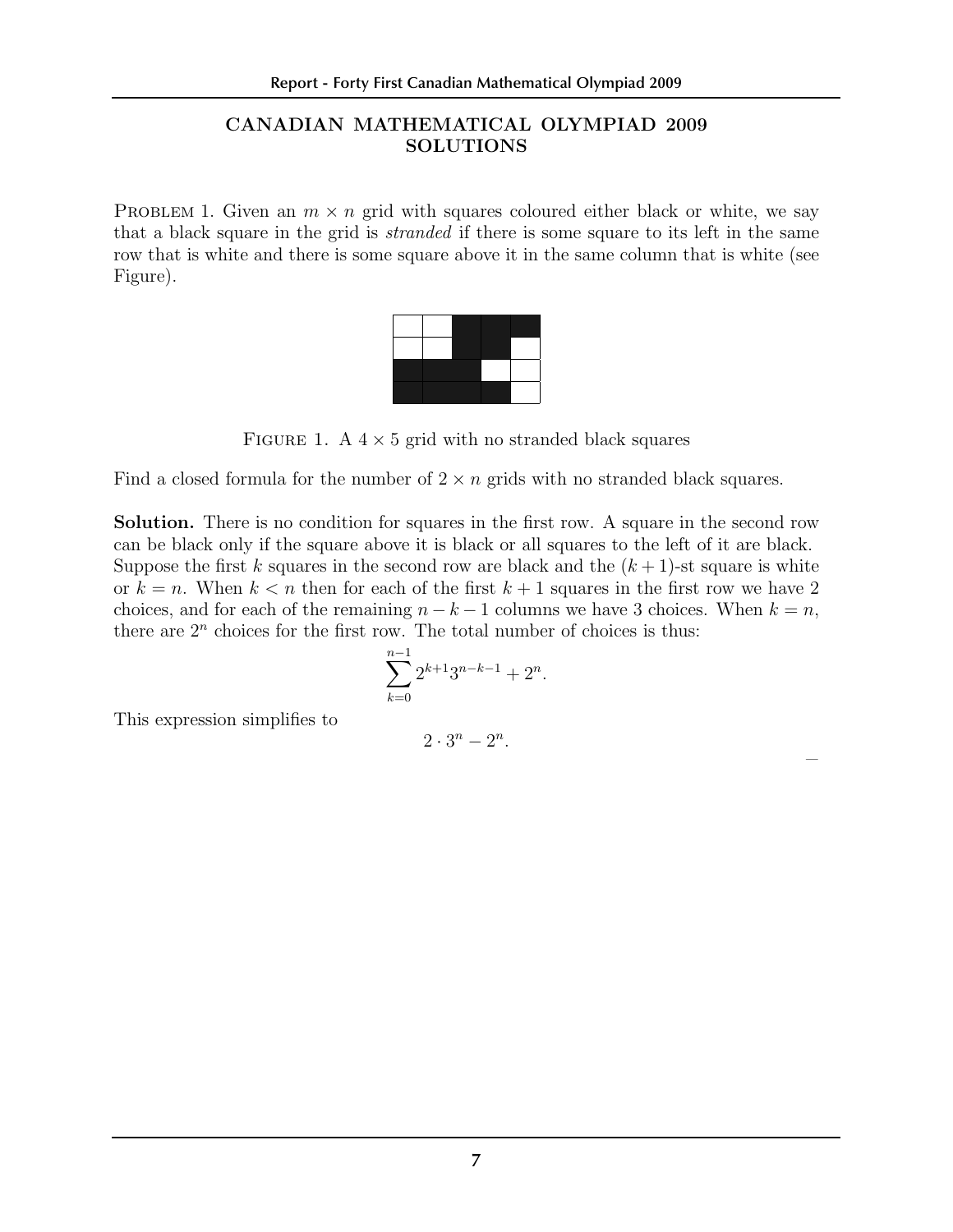## 2 CANADIAN MATHEMATICAL OLYMPIAD 2009 SOLUTIONS

PROBLEM 2. Two circles of different radii are cut out of cardboard. Each circle is subdivided into 200 equal sectors. On each circle 100 sectors are painted white and the other 100 are painted black. The smaller circle is then placed on top of the larger circle, so that their centers coincide. Show that one can rotate the small circle so that the sectors on the two circles line up and at least 100 sectors on the small circle lie over sectors of the same color on the big circle.

**Solution.** Let  $x_0, \ldots, x_{199}$  be variables. Assign the value of  $+1$  or  $-1$  to  $x_i$  depending on whether the  $(i + 1)$ st segment of the larger circle (counting counterclockwise) is black or white, respectively. Similarly, assign the value of  $+1$  or  $-1$  to the variable  $y_i$  depending on whether the  $(i + 1)$ th segment of the smaller circle is black or white. We can now restate the problem in the following equivalent way: show that

$$
S_j = \sum_{i=1}^{200} x_i y_{i+j} \ge 0,
$$

for some  $j = 0, \ldots, 199$ . Here the subscript  $i + j$  is understood modulo 200. Now observe that  $y_0 + \cdots + y_{199} = 0$  and thus

$$
S_0 + \cdots + S_{199} = \sum_{I=0}^{199} x_i (y_0 + \cdots + y_{199}) = 0.
$$

Thus  $S_j \geq 0$  for some  $j = 0, \ldots, 199$ , as claimed.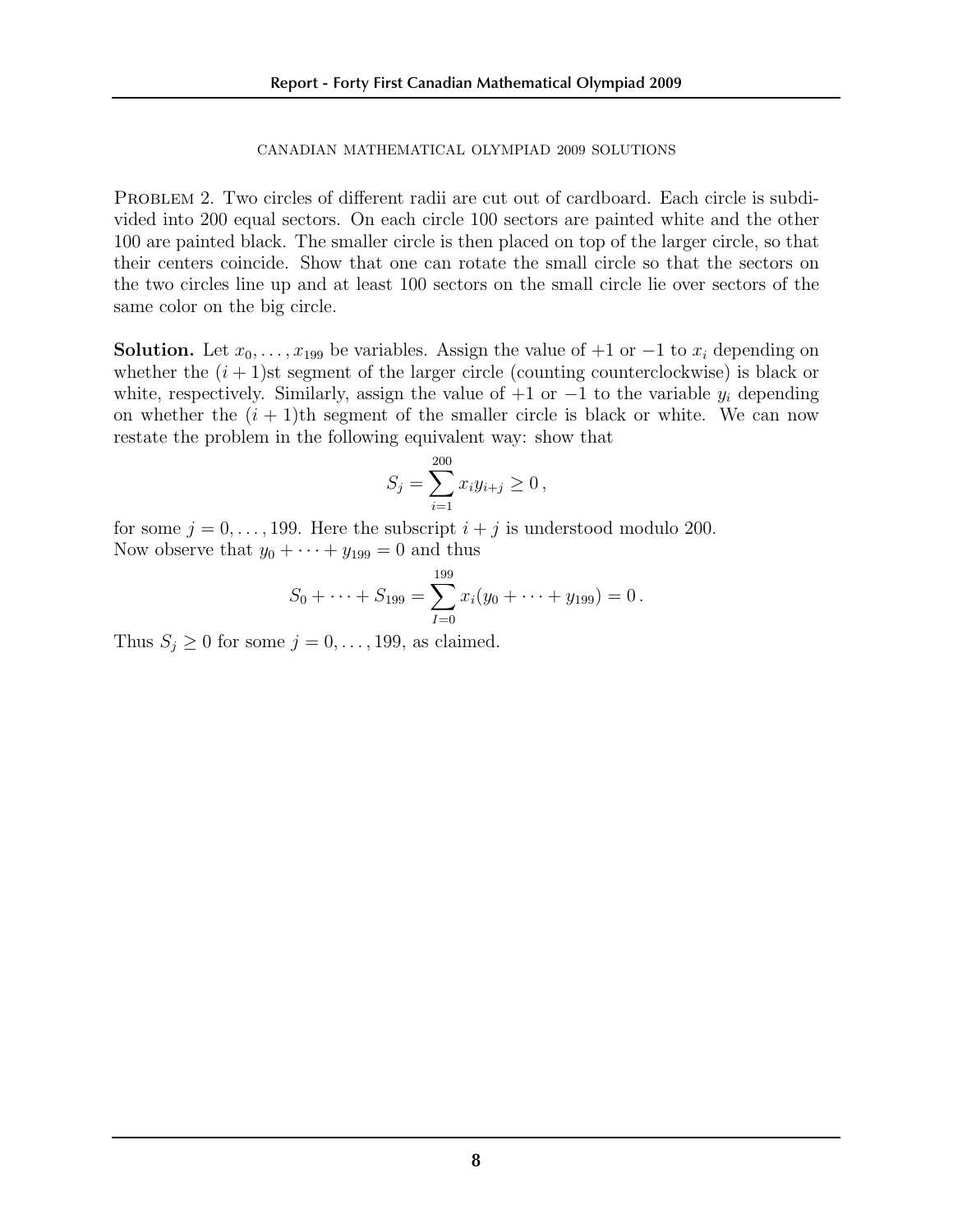## CANADIAN MATHEMATICAL OLYMPIAD 2009 SOLUTIONS

PROBLEM 3. Define

$$
f(x,y,z)=\frac{(xy+yz+zx)(x+y+z)}{(x+y)(x+z)(y+z)}.
$$

Determine the set of real numbers r for which there exists a triplet  $(x, y, z)$  of positive real numbers satisfying  $f(x, y, z) = r$ .

**Solution.** We prove that  $1 < f(x, y, z) \leq \frac{9}{8}$ , and that  $f(x, y, z)$  can take on any value within the range  $(1, \frac{9}{8}]$ .

The expression for  $f(x, y, z)$  can be simplified to

$$
f(x,y,z) = 1 + \frac{xyz}{(x+y)(x+z)(y+z)}.
$$

Since  $x, y, z$  are positive, we get  $1 < f(x, y, z)$ . The inequality  $f(x, y, z) \leq \frac{9}{8}$  can be simplified to

$$
y(z) \le \frac{1}{8}
$$
 can be simplified to  
 $x^2y + x^2z + y^2x + y^2z + z^2x + z^2y - 6xyz \ge 0.$ 

Rearrange the left hand side as follows:

$$
x^{2}y + x^{2}z + y^{2}x + y^{2}z + z^{2}x + z^{2}y - 6xyz =
$$
  
\n
$$
x(y^{2} + z^{2}) - 2xyz + y(x^{2} + z^{2}) - 2xyz + z(x^{2} + y^{2}) - 2xyz =
$$
  
\n
$$
x(y - z)^{2} + y(x - z)^{2} + z(x - y)^{2}.
$$

This expression is clearly non-negative when  $x, y, z$  are non-negative.

To prove that  $f(x, y, z)$  takes any values in the interval  $(1, \frac{9}{8}]$ , define

$$
g(t) = f(t, 1, 1) = 1 + \frac{t}{2(1+t)^2}.
$$

Then  $g(1) = \frac{9}{8}$  and  $g(t)$  approaches 1 as t approaches 0. It follows from the continuity of  $g(t)$  for  $0 < t \leq 1$  that it takes all values in the interval  $(1, \frac{9}{8})$ . (Alternatively, one can check that the quadratic equation  $g(t) = r$  has a solution t for any number r in the interval  $(1, \frac{9}{8}]$ .)  $\frac{9}{8}$ .)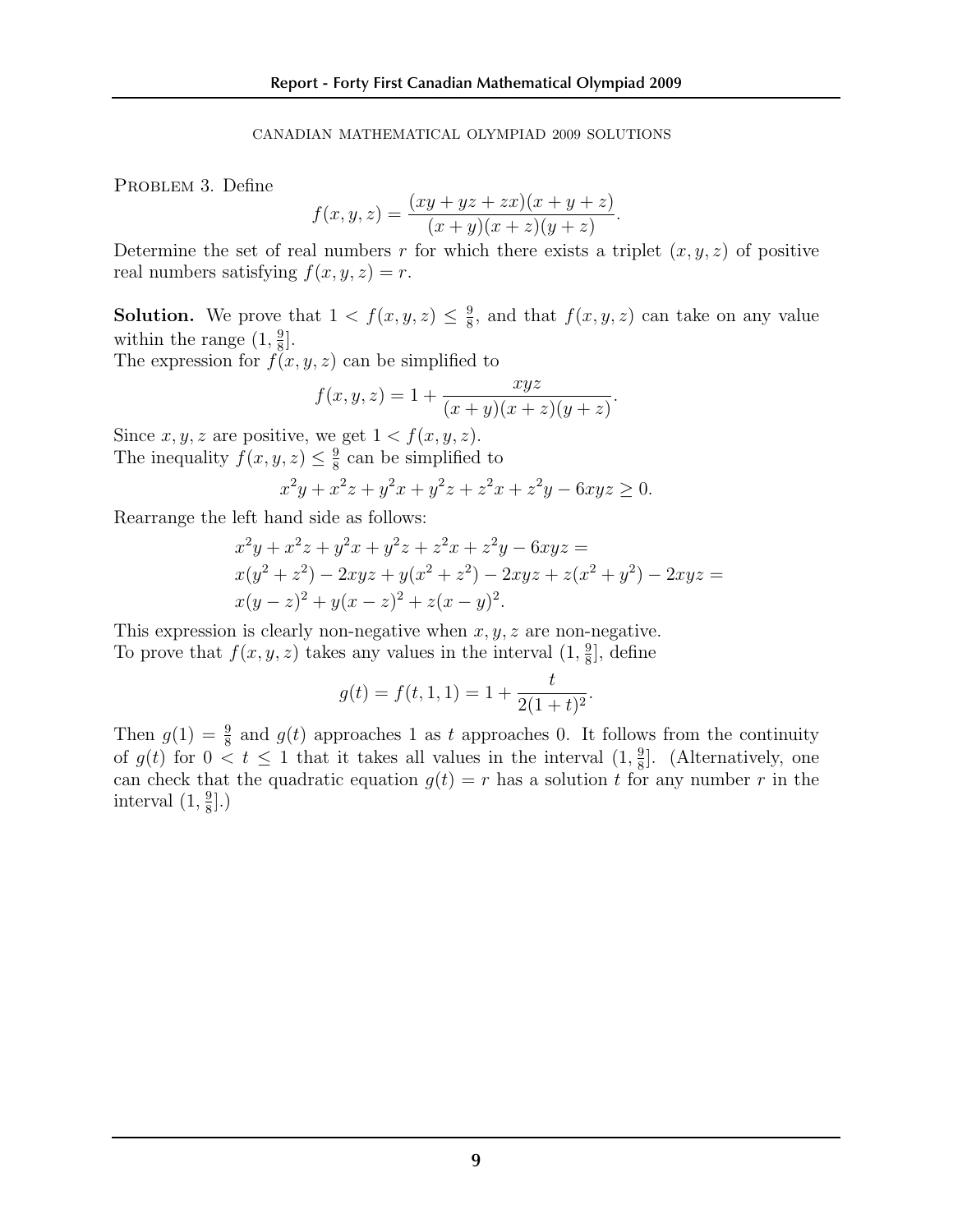4 CANADIAN MATHEMATICAL OLYMPIAD 2009 SOLUTIONS

PROBLEM 4. Find all ordered pairs  $(a, b)$  such that a and b are integers and  $3^a + 7^b$  is a perfect square.

**Solution.** It is obvious that  $a$  and  $b$  must be non-negative.

Suppose that  $3^a + 7^b = n^2$ . We can assume that *n* is positive. We first work modulo 4. Since  $3^a + 7^b = n^2$ , it follows that

$$
n^2 \equiv (-1)^a + (-1)^b \pmod{4}.
$$

Since no square can be congruent to 2 modulo 4, it follows that we have either (i) a is odd and  $b$  is even or (ii)  $a$  is even and  $b$  is odd.

Case (i): Let  $b = 2c$ . Then

$$
3^a = (n - 7^c)(n + 7^c).
$$

It cannot be the case that 3 divides both  $n - 7<sup>c</sup>$  and  $n + 7<sup>c</sup>$ . But each of these is a power of 3. It follows that  $n - 7^c = 1$ , and therefore

$$
3^a = 2 \cdot 7^c + 1.
$$

If  $c = 0$ , then  $a = 1$ , and we obtain the solution  $a = 1$ ,  $b = 0$ . So suppose that  $c > 1$ . Then  $3^a \equiv 1 \pmod{7}$ . This is impossible, since the smallest positive value of a such that  $3^a \equiv 1 \pmod{7}$  is given by  $a = 6$ , and therefore all a such that  $3^a \equiv 1 \pmod{7}$  are even, contradicting the fact that a is odd.

Case (ii): Let  $a = 2c$ . Then

$$
7^b = (n - 3^c)(n + 3^c).
$$

Thus each of  $n - 3<sup>c</sup>$  and  $n + 3<sup>c</sup>$  is a power of 7. Since 7 cannot divide both of these, it follows that  $n - 3^c = 1$ , and therefore

$$
7^b = 2 \cdot 3^c + 1.
$$

Look first at the case  $c = 1$ . Then  $b = 1$ , and we obtain the solution  $a = 2$ ,  $b = 1$ . So from now on we may assume that  $c > 1$ . Then  $7^b \equiv 1 \pmod{9}$ . The smallest positive integer b such that  $7^b \equiv 1 \pmod{9}$  is given by  $b = 3$ . It follows that b must be a multiple of 3. Let  $b = 3d$ . Note that d is odd, so in particular  $d \geq 1$ . Let  $y = 7^d$ . Then  $y^3 - 1 = 2 \cdot 3^c$ , and therefore

$$
2 \cdot 3^c = (y - 1)(y^2 + y + 1).
$$

It follows that  $y - 1 = 2 \cdot 3^u$  for some positive u, and that  $y^2 + y + 1 = 3^v$  for some  $v > 2$ . But since

$$
3y = (y^2 + y + 1) - (y - 1)^2,
$$

it follows that  $3 | y$ , which is impossible since  $3 | (y - 1)$ .